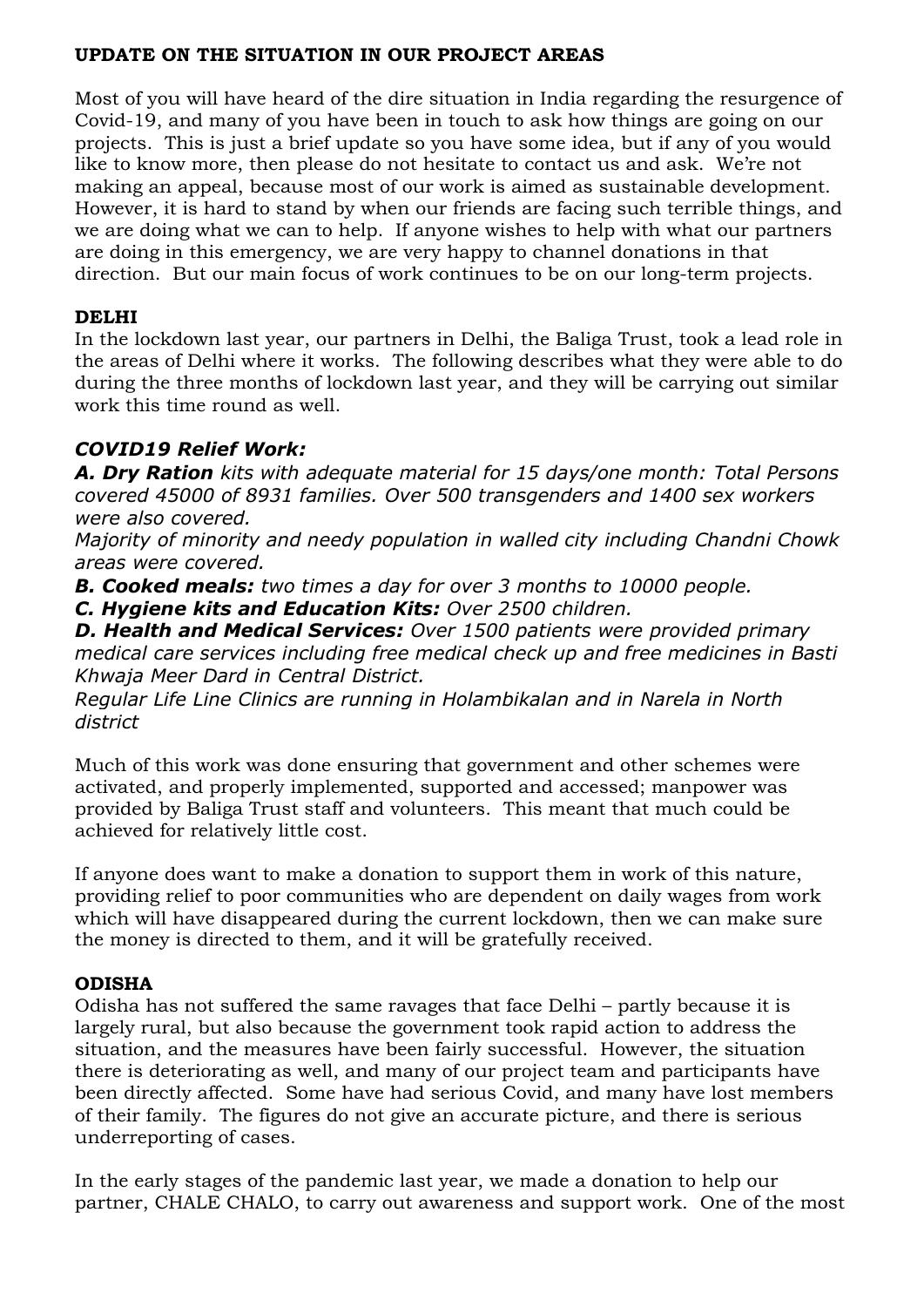serious issues was that migrant workers had lost their jobs in the cities and other states. Many families rely on this money to get them through the year. We helped people access all the available government relief, benefits and schemes to make sure that everyone had enough food, and, when it became possible, access to work under government schemes. In addition, we set up a kitchen garden project in Nuapada (Western Odisha) which trained 380 women in 20 villages. This enabled each of them to set up a kitchen garden, making their own compost and fertiliser, producing vegetables to improve the diet of their own families, and income from the sale of surpluses. This has been really successful, and each village now has a seed bank where local seed is collected and distributed. The benefits have reached the families of these 380 women, about 2,000 people in all.

We have received an anonymous donation which enables us to set up a similar project in our MANGRO Project area, by the coast. The donor wanted the money to focus on women, so we are using it to work with 400 women in three Gram Panchayats. It will offer the same support and opportunities as our Nuapada project, but we aim to use it as a springboard for extending it to more villages in the area. The women will be creating model kitchen gardens, and will be trained as peer educators, stepping out into surrounding villages to pass on their skills and experience. We have enough money for the first year of the project, but if anyone would like to donate to this longer term way of addressing the problems that come with the pandemic, then we can make sure that it is directed to this work.

The following are two recent articles from "Down to Earth" and "The Hindu" about the situation in Nuapada. They highlight some of the unexpected issues surrounding Covid in Indian villages, particularly the problem with accurate statistics.

# **Odisha's Nuapada a snapshot of how COVID-19 is affecting rural India**

Nuapada distrct experiences lack of oxygen, callous staff, a swelling number of infection cases and deaths and an administration in denial as COVID-19 wreaks havoc

## By [Ajit Panda](https://www.downtoearth.org.in/author/ajit-panda-96118)

Published: Monday 26 April 2021 DOWN TO EARTH



*A person being tested for COVID-19 at the Khariar Road Railway Station in Odisha's Nuapada district. Photo: Twitter Handle of the Collector and District Magistrate of Nuapada*

The worst fears of experts regarding rural India during the first wave of the novel coronavirus disease (COVID-19) last year are coming true. Nuapada, a district of Odisha bordering Chhattisgarh, offers a snapshot of the havoc that the pandemic is wreaking, now that it has reached these areas.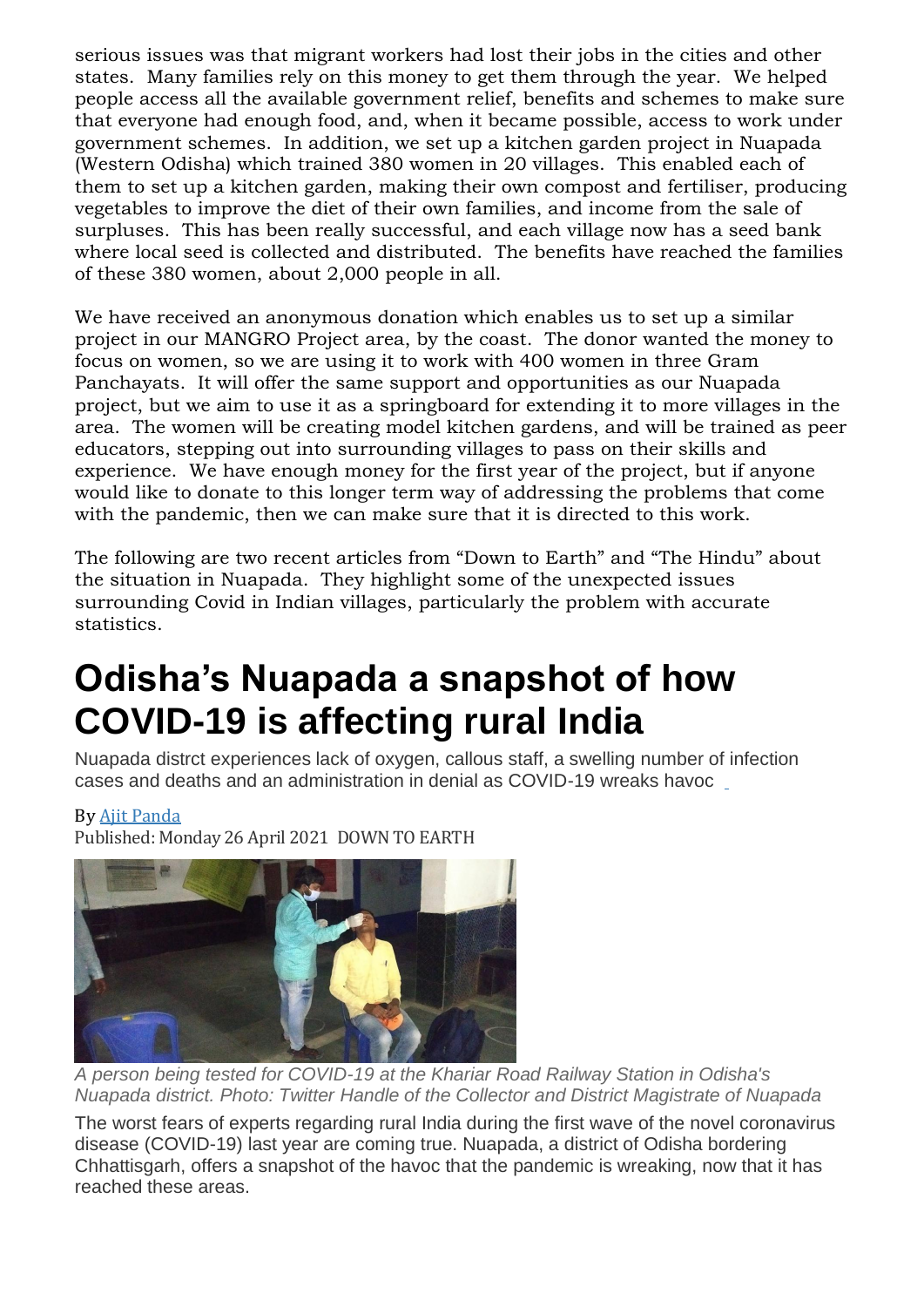Lack of oxygen, callous staff, the swelling number of infection cases and deaths and an administration in denial is there for all to see in the western Odisha district.

Take the example of shortage of oxygen. Duryodhan Majhi, a member of the Silva Gram Panchayat, died of COVID-19 April 24, 2021. His brother Sadhuram alleged that Duryodhan had died due to medical negligence:

He was on oxygen since April 16. When supply exhausted at about 2 am April 24, I approached the hospital staff. They said it would be available in the morning. As my brother's condition deteriorated, I approached emergency staff again at 5 am. But I was told oxygen was not available. My brother died subsequently.

Dolley Hota sent a letter to the chief district medical officer (CDMO) of Nuapada after her father Janmejaya Joshi died at the Covid hospital at Nuapada town April 24. She claims her father died due to oxygen shortage.

Janmejaya's wife requested staff to change the exhausted cylinder at about 12 midnight April 23 to no effect. "When my mother repeatedly asked them to provide oxygen, the staff became irritated and scolded her," Dolley told this reporter.

The family's relatives in Khariar town, also in Nuapada, rushed to the hospital with three cylinders but it was too late.

"The situation in the Covid hospital at Nuapada was very good during the first wave of the pandemic. There was hardly any complaint about treatment and care. But the situation now is very very bad," a local journalist whose wife died of COVID-19 in the hospital a week ago, said.

"There are no timely visits by staff. Patients have to run to the emergency section frequently to complain of their problems," he added.

The CDMO, Nuapada, however said there was no question of an oxygen shortage or any other negligence. Kali Prasad Behera said the hospital was getting 250 cylinders every day.

The hospital is located at Sildha village in the Nuapada block and has a bed strength of 140. With five ICUs and five ventilators, the hospital accommodated about 160 affected persons a week ago.

This reduced after the Covid Care Center at Khariar became operative.

The Covid Care Center at Khariar, with 100 beds, 16 oxygen cylinders and 40 concentrators, has forty patients at present. "We have been assured by the district collector that the number of oxygen cylinders would be increased. We need them as the number of affected persons is increasing," Tanmaya Hota, in charge of the Covid Care Centre, said.

#### **Swelling numbers**

The number of daily new COVID-19 positive cases in the district as well as the percentage has not shown any decline in the last few days.

The total number of positive cases from March 1 till April 25 was 5,399, which was 10.16 per cent of the total people tested. The number of people found positive in the district April 25 was 300, which was about 30 per cent of the total 1,003 people tested.

Deaths due to COVID-19 in Nuapada have also significantly increased in April, at an average of five deaths daily in the last three weeks. The total deaths due to COVID-19 in Nuapada district till April 26 is 68.

The administration has decided to open another 100-bed Covid Care Center at Sinapali. "It will be operational with 22 dedicated staff from April 27," Sada Naik, block development officer (BDO) of Sinapali, said.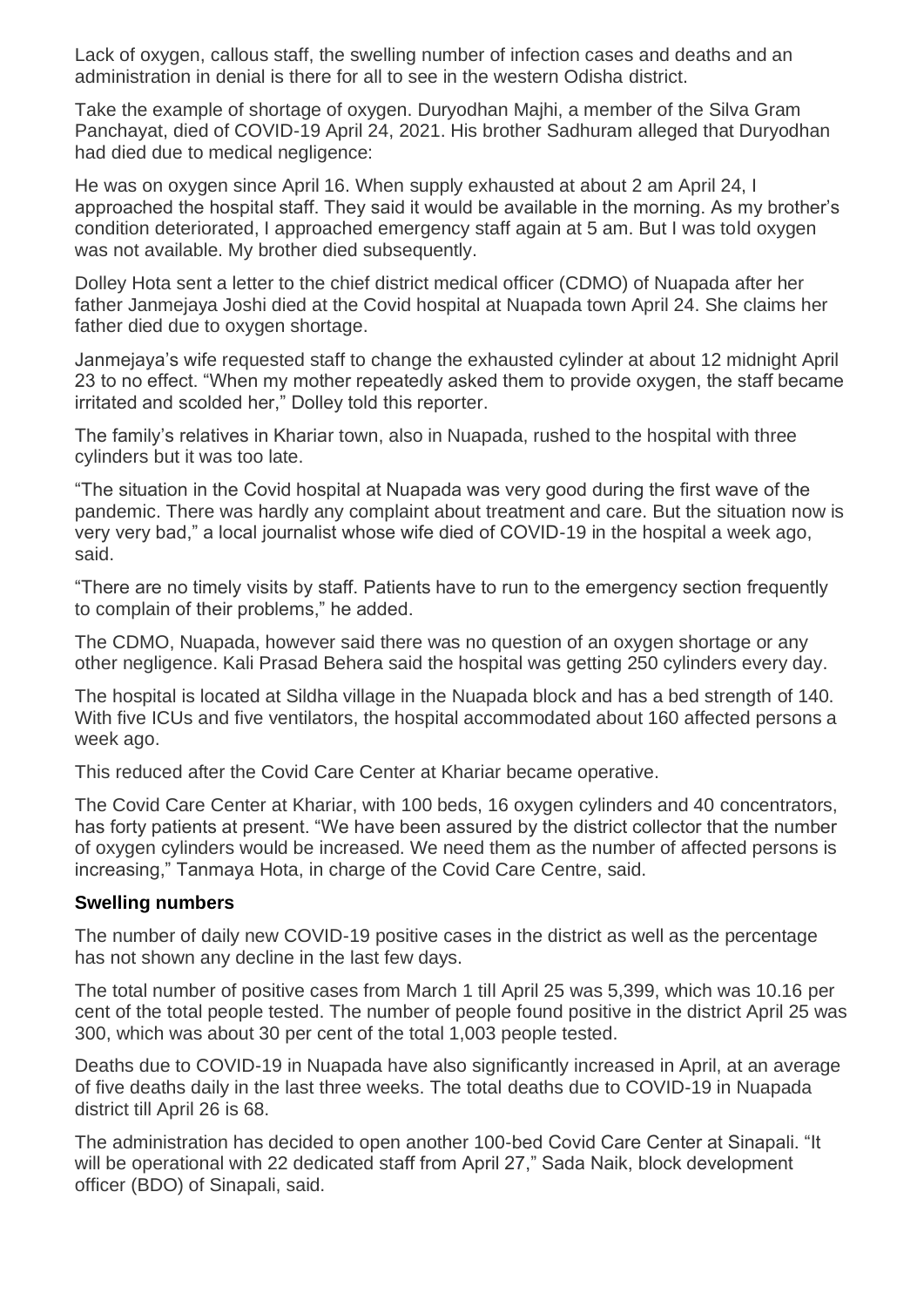Most people in the villages of the district are still shying away from COVID-19 testing. Radheshyam Behera of Sargimunda village said most people in his village had COVID-19 symptoms. Hence, he requested the CDMO, Nuapada, to depute a team to conduct antigen tests in the village.

"But when a testing team reached the village the next day, only three families volunteered for testing and six out of twenty persons were found to be COVID-19 positive," Radheshyam said.

For most people in the villages, COVID-19 still carries stigma, that leads to restrictions on the use of village commons especially water sources.

Sadananda Naik, BDO, Boden, said:

Except some remotely located villages, the situation all over the district is same. Most affected villages are those located nearer to the Chhattisgarh border and nearer to urban areas in the district. The Kendumunda, Godal, Sinapali and Gandabaheli panchayats of Sinapali block are more affected.

# **COVID-19 stalks Odisha's poorly connected Nuapada district**

**[Satyasundar Barik](https://www.thehindu.com/profile/author/Satyasundar-Barik-399/)**

**THE HINDU, BHUBANESWAR, APRIL 25, 2021 17:10 IST**



#### **Relying on Chhattisgarh for jobs and supplies, Nuapada's health infrastructure is under severe strain with a test positivity rate of nearly 40%.**

At Bikrampur village, surrounded by the Kudalkiara forest in western Odisha's Nuapada district, Muralidhar Kand, 52, is very relieved that 18 days have passed since he tested positive for COVID-19. His brother, Shyamdhar, 45, too appears to be recuperating well from COVID-19.

But, Mr. Kand said, "We were left puzzled when we tested positive for the coronavirus. We rarely go outside for shopping while vendors occasionally come to us. Our interaction with the outside world is limited." A small forest patch has to be crossed to reach Bikrampur, home to about 50 families.

"If tests are conducted scrupulously, identifying people having flu-like symptoms, I am sure every home will turn into a COVID Care Centre," Mr. Kand remarked.

While COVID-19 is creating havoc in urban India, in Nuapada, it's infecting people and claiming lives silently. At Belpada village under Lanji panchayat of Nuapada's Khariar block, 20 out of 30 villagers tested positive when rapid antigen tests were conducted. In Brahmanipada under Sinapali block, 29 positive cases were detected in early April. Several villagers under Komna block refused to get themselves tested after 23 persons there tested positive.